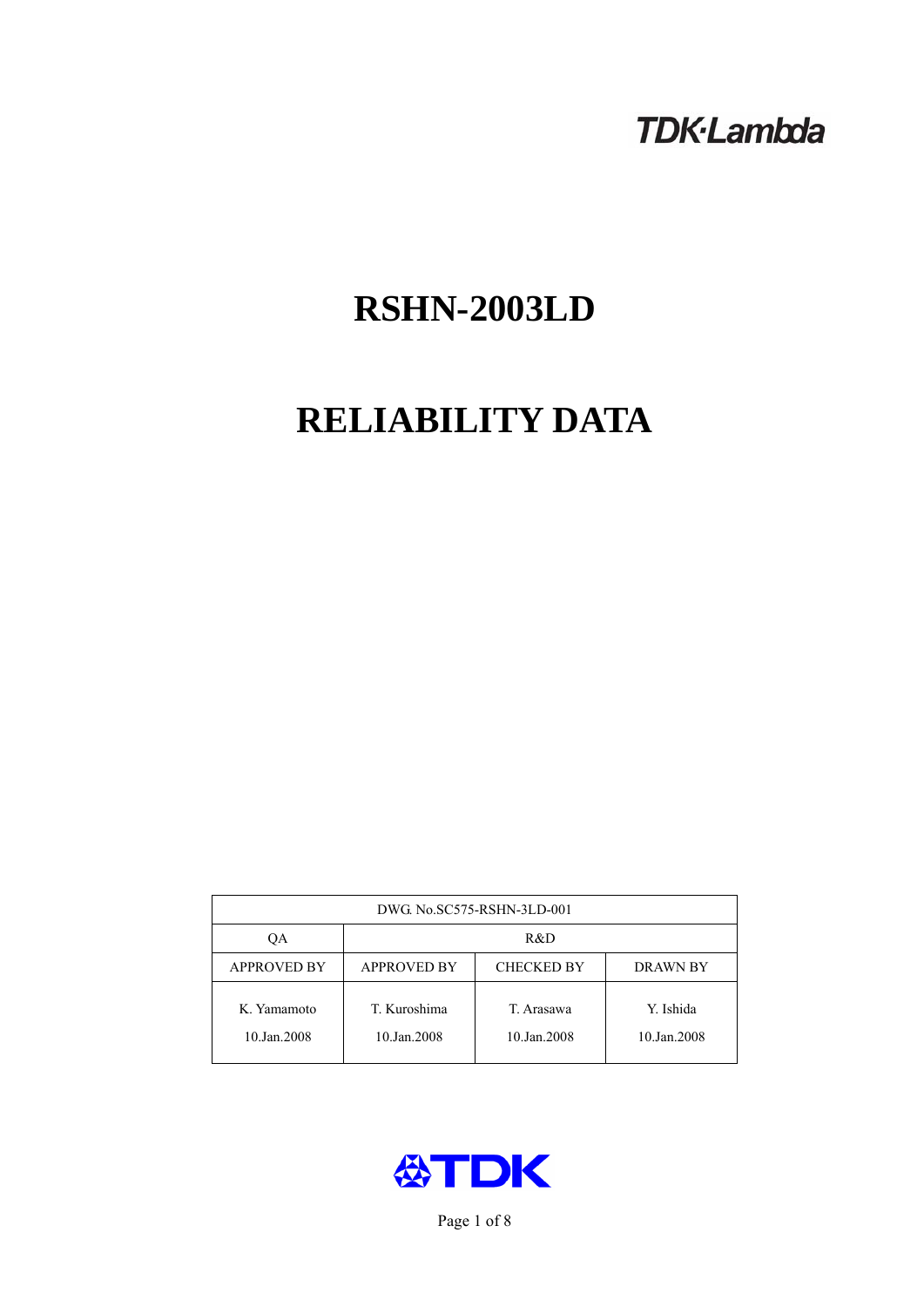#### **RSHN-2003LD**

# **I N D E X**

|                                     | Page   |
|-------------------------------------|--------|
| 1. Calculated Values of MTBF        | Page-3 |
| 2. Vibration Test                   | Page-4 |
| 3. Heat Cycle Test                  | Page-5 |
| 4. Humidity Test                    | Page-6 |
| 5. High Temperature Resistance Test | Page-7 |
| 6. Low Temperature Storage Test     | Page-8 |

The following data are typical values. As all units have nearly the same characteristics, the data to be considered as ability values.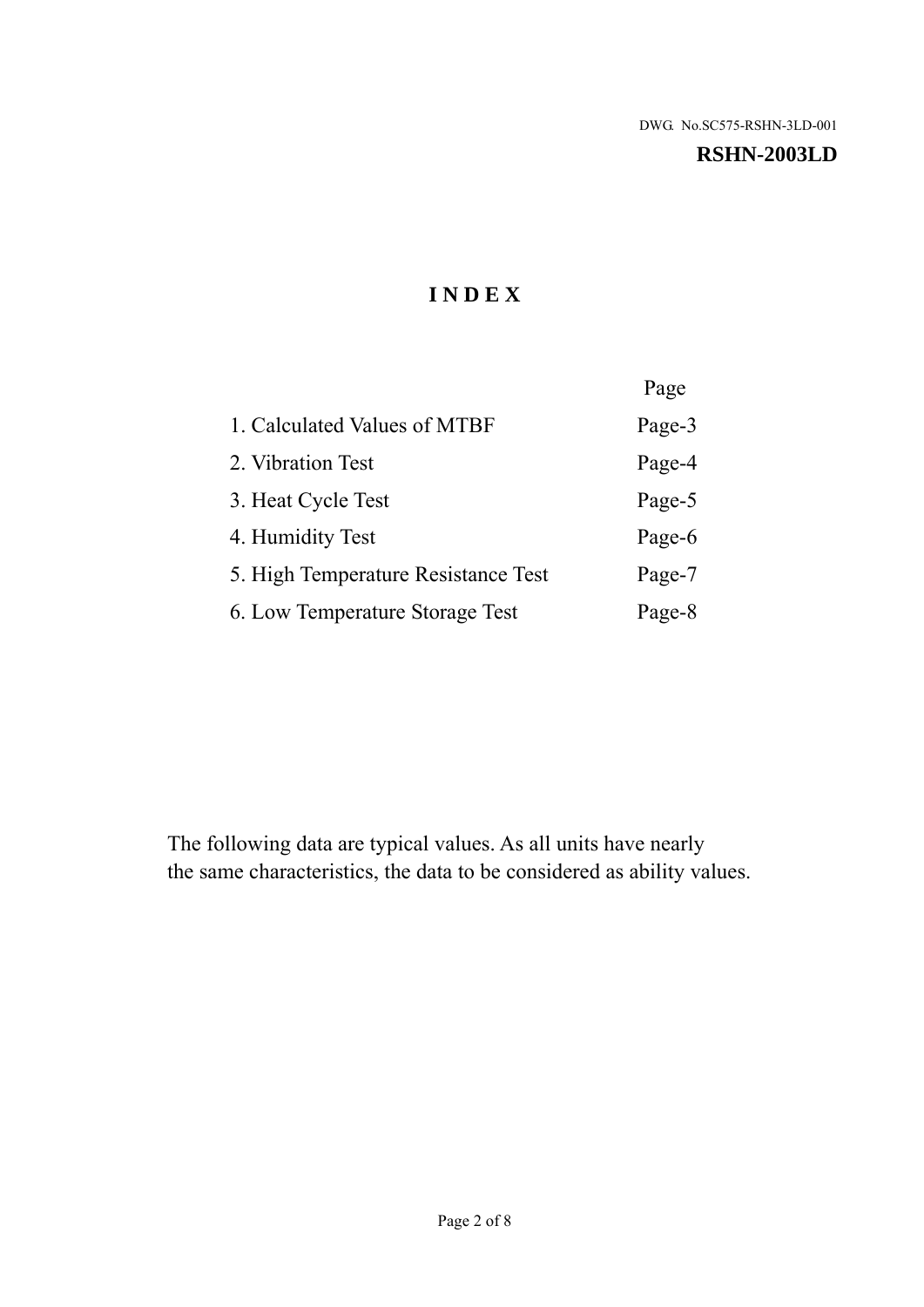#### **RSHN-2003LD**

#### 1. Calculated values of MTBF

MODEL : RSHN-2003LD

(1) Calculating Method

 Calculated based on parts stress reliability projection of MIL-HDBK-217F NOTICE2.

Individual failure rates  $\lambda$  G is given to each part and MTBF is calculated by the count of each part.

$$
MTBF = \frac{1}{\lambda_{\text{equip}}} = \frac{1}{\sum_{i=1}^{n} N_i (\lambda_G \pi_Q)_i} \times 10^6 \text{ (hours)}
$$

| : Total equipment failure rate (Failure / $10^6$ Hours)                   |
|---------------------------------------------------------------------------|
| : Generic failure rate for the $\hbar$ generic part                       |
| (Failure/ $10^6$ Hours)                                                   |
| : Quantity of <i>i</i> th generic part                                    |
| : Number of different generic part categories                             |
| : Generic quality factor for the <i>i</i> th generic part ( $\pi Q = 1$ ) |
|                                                                           |

- (2) MTBF Values
	- GF : Ground, Fixed

 $MTBF = 5,410,084$  (Hours)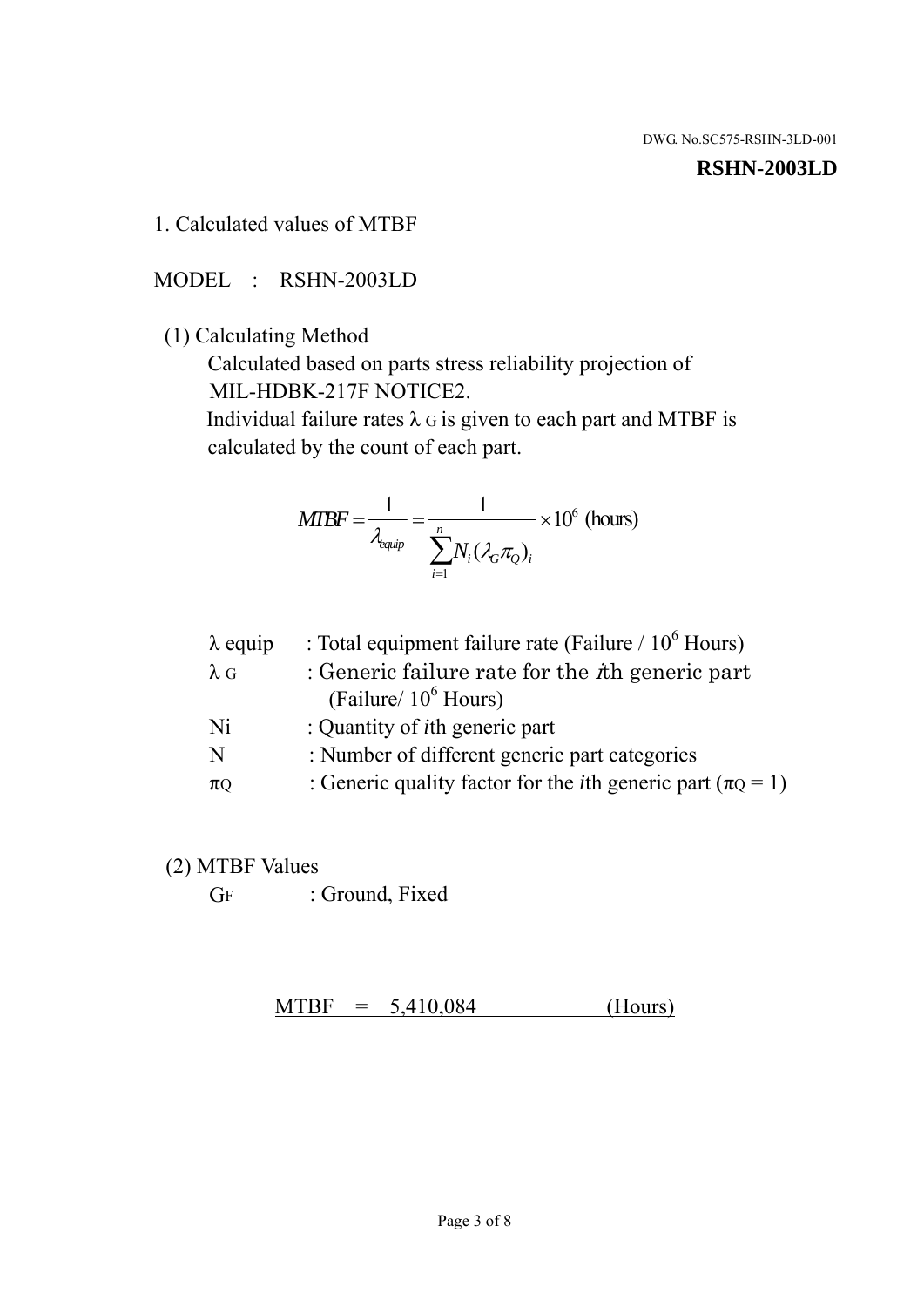#### **RSHN-2003LD**

2. Vibration Test

## MODEL : RSHN-2003LD (Representation Product : RSEN-2030D)

- (1) Vibration Test Class Frequency Variable Endurance Test
- (2) Equipment Used Controller VS-1000-6, Vibrator 905-FN ( IMV CORP.)
- (3) The Number of D.U.T. (Device Under Test) 5 units
- (4) Test Condition
	- · Frequency : 10~55Hz
	- $\cdot$  Acceleration : 9.8m/s<sup>2</sup>, Sweep for 1 min.
	- · Dimension and times : X, Y and Z directions for 1 hour each.

# (5) Test Method

Fix the D.U.T. on the fitting-stage

# (6) Test Results

PASS

#### Typical Sample Data

| . .                           |                                                         |           |                     |                     |
|-------------------------------|---------------------------------------------------------|-----------|---------------------|---------------------|
| Check item                    | Spec.                                                   |           | <b>Before Test</b>  | After Test          |
| Attenuation (dB)              | Differential Mode: 25dBmin.                             | $0.4$ MHz | 38.80               | 39.10               |
|                               |                                                         | 30 MHz    | 56.51               | 55.42               |
|                               | Common Mode: 25dBmin.                                   | 2 MHz     | 36.23               | 36.01               |
|                               |                                                         | 30 MHz    | 37.14               | 36.63               |
| Leakage Current (mA)          | Line1<br>$1mA$ max. $(250V, 60Hz)$<br>Line <sub>2</sub> |           | 0.41                | 0.40                |
|                               |                                                         |           | 0.41                | 0.40                |
| DC Resistance $(m\Omega)$     | $6m \Omega$ max.                                        |           | 3.62                | 3.60                |
| <b>Test Voltage</b>           | $L-L: 1768Vdc$ 60s.                                     |           | OK                  | OK.                 |
|                               | $L-E$ : 2500Vac 60s.                                    |           |                     |                     |
| Isolation Resistance ( $MQ$ ) | $100M \Omega$ min. (500Vdc 60s)                         |           | $4.0 \times 10^{6}$ | $4.0 \times 10^{6}$ |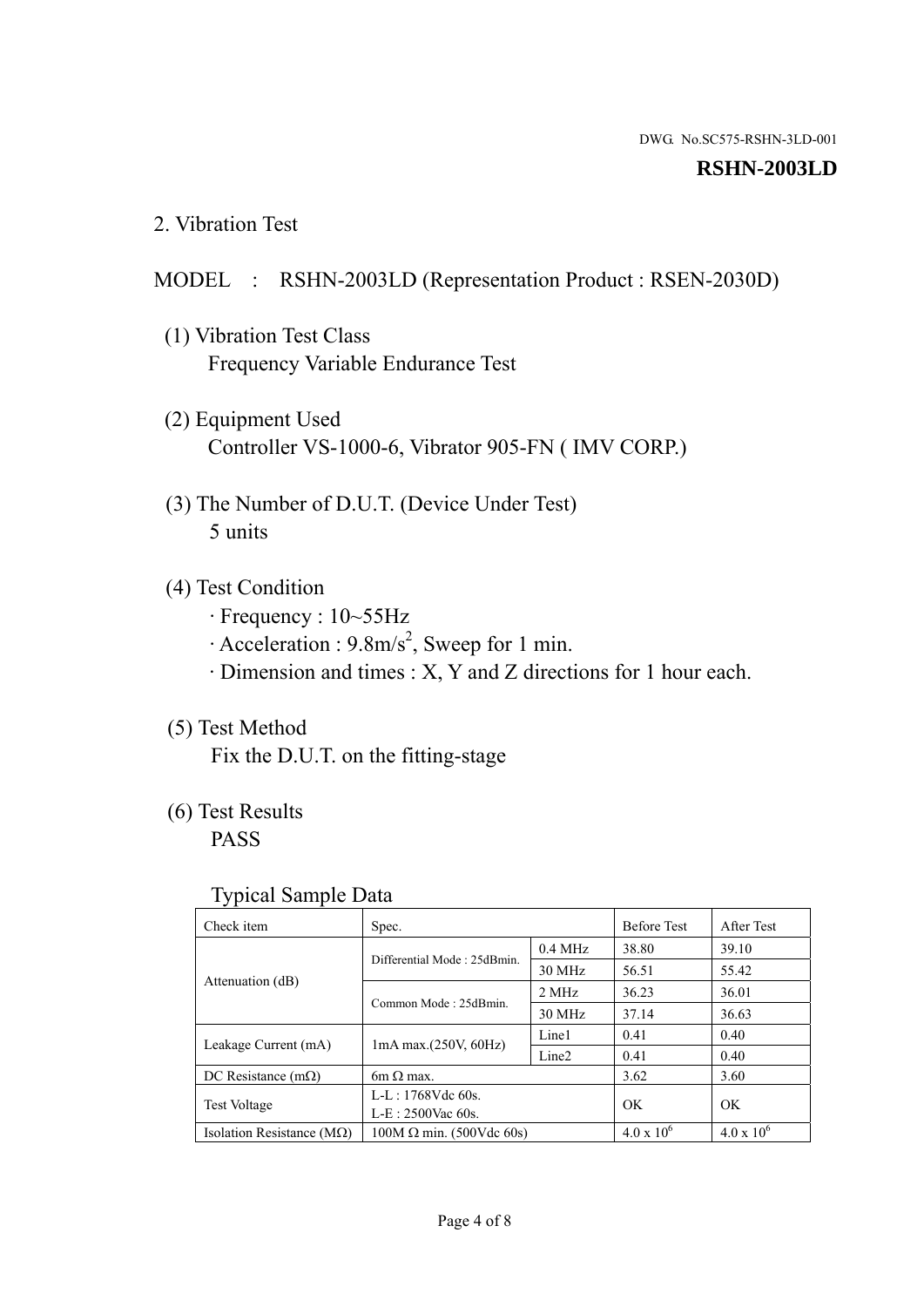1 cycle

30min.

3min.

30min.

3. Heat Cycle Test

# MODEL : RSHN-2003LD (Representation Product : RSEN-2030)

- (1) Equipment Used TEMPERATURE CHAMBER TSA-71H-W (ESPEC CORP.)
- (2) The Number of D.U.T. (Device Under Test) 5 units
- (3) Test Conditions
	- · Ambient Temperature : -25~+85°C · Test Cycles : 100cycles
- (4) Test Method

 Before the test check if there is no abnormal characteristics and put the D.U.T. in the testing chamber. Then test it in the above cycles, After the test is completed leave it for 1 hour at room temperature and check it if there is no abnormal each characteristics.

 $+85$ °C

 $-25$ °C

(5) Test Results

PASS

| <b>Typical Sample Data</b> |  |
|----------------------------|--|
|                            |  |

| Check item                         | Spec.                           |                   | <b>Before Test</b> | After Test        |
|------------------------------------|---------------------------------|-------------------|--------------------|-------------------|
|                                    |                                 | $0.4$ MHz         | 40.06              | 40.06             |
|                                    | Differential Mode: 25dBmin.     | 30 MHz            | 55.64              | 57.12             |
| Attenuation (dB)                   | Common Mode: 25dBmin.           | 2 MHz             | 35.40              | 36.74             |
|                                    |                                 | 30 MHz            | 37.70              | 37.36             |
| Leakage Current (mA)               | $1mA$ max. $(250V, 60Hz)$       | Line1             | 0.41               | 0.49              |
|                                    |                                 | Line <sub>2</sub> | 0.42               | 0.48              |
| DC Resistance $(m\Omega)$          | 6m $\Omega$ max.                |                   | 3.48               | 3.22              |
| <b>Test Voltage</b>                | $L-L: 1768Vdc$ 60s.             |                   | OK                 | OK                |
|                                    | $L-E: 2500$ Vac 60s.            |                   |                    |                   |
| Isolation Resistance ( $M\Omega$ ) | $100M \Omega$ min. (500Vdc 60s) |                   | $9.5 \times 10^5$  | $9.4 \times 10^5$ |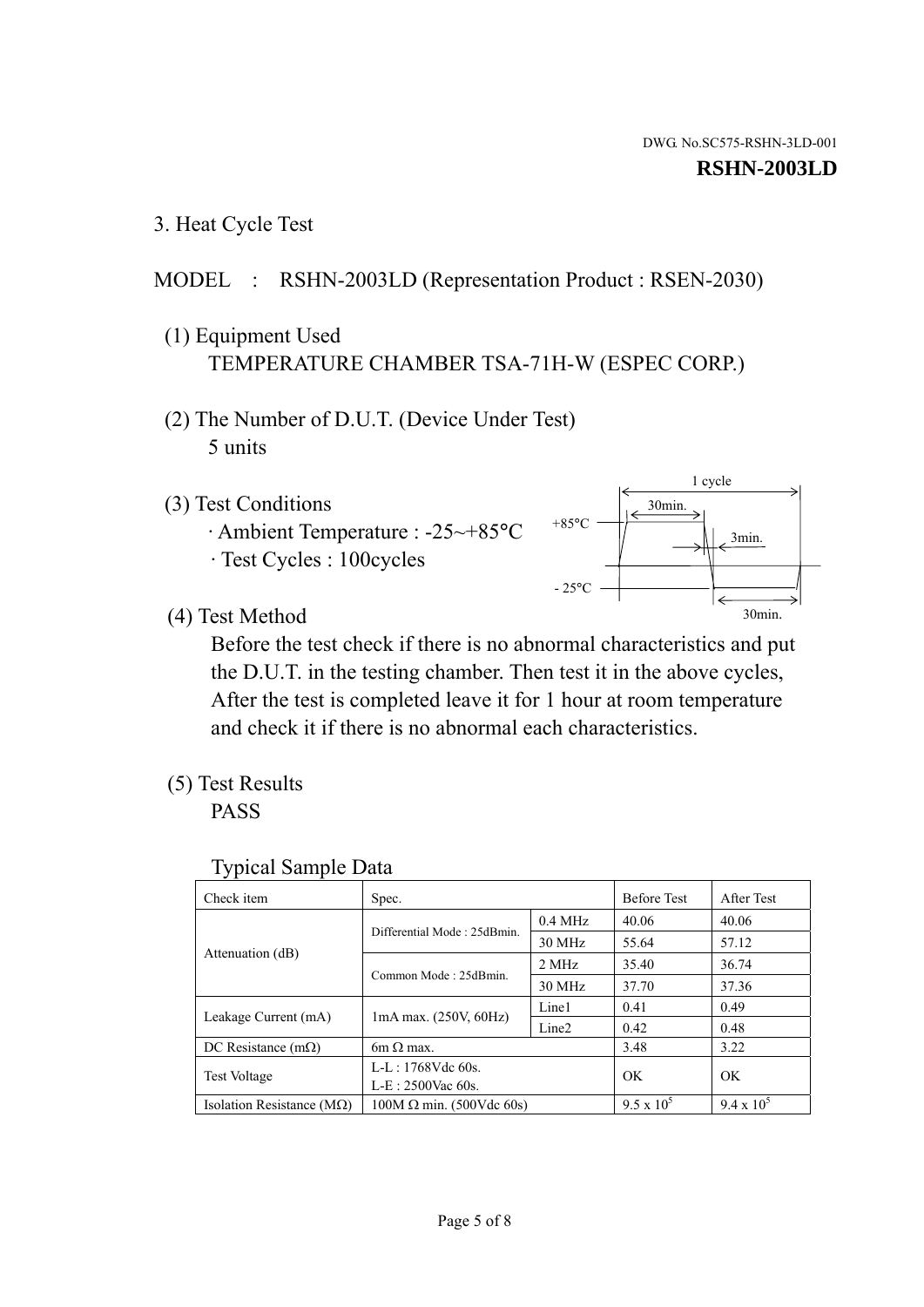4. Humidity Test

## MODEL : RSHN-2003LD (Representation Product : RSEN-2030)

- (1) Equipment Used TEMP. & HUMID. CHAMBER PR-4KT (ESPEC CORP.)
- (2) The Number of D.U.T. (Device Under Test) 5 units

## (3) Test Conditions

- · Ambient Temperature : +40°C
- · Test Time : 500 hours
- · Ambient Humidity : 90~95% RH No Dewdrop

## (4) Test Method

 Before the test check if there is no abnormal characteristics and put the D.U.T. in the testing chamber. Then test it in the above conditions. After the test is completed leave it for 1 hour at room temperature and check it if there is no abnormal each characteristics.

## (5) Test Results

PASS

| . .                                |                                 |                   |                     |                     |
|------------------------------------|---------------------------------|-------------------|---------------------|---------------------|
| Check item                         | Spec.                           |                   | <b>Before Test</b>  | After Test          |
| Attenuation (dB)                   | Differential Mode: 25dBmin.     | $0.4$ MHz         | 40.92               | 39.42               |
|                                    |                                 | 30 MHz            | 57.38               | 55.62               |
|                                    | Common Mode: 25dBmin.           | 2 MHz             | 36.16               | 36.22               |
|                                    |                                 | 30 MHz            | 37.34               | 37.92               |
| Leakage Current (mA)               | $1mA$ max. $(250V, 60Hz)$       | Line1             | 0.42                | 0.41                |
|                                    |                                 | Line <sub>2</sub> | 0.42                | 0.43                |
| DC Resistance $(m\Omega)$          | 6m $\Omega$ max.                |                   | 3.62                | 3.58                |
| <b>Test Voltage</b>                | $L-L: 1768Vdc$ 60s.             |                   | OK                  | OK                  |
|                                    | $L-E: 2500$ Vac 60s.            |                   |                     |                     |
| Isolation Resistance ( $M\Omega$ ) | $100M \Omega$ min. (500Vdc 60s) |                   | $3.6 \times 10^{6}$ | $4.5 \times 10^{6}$ |

#### Typical Sample Data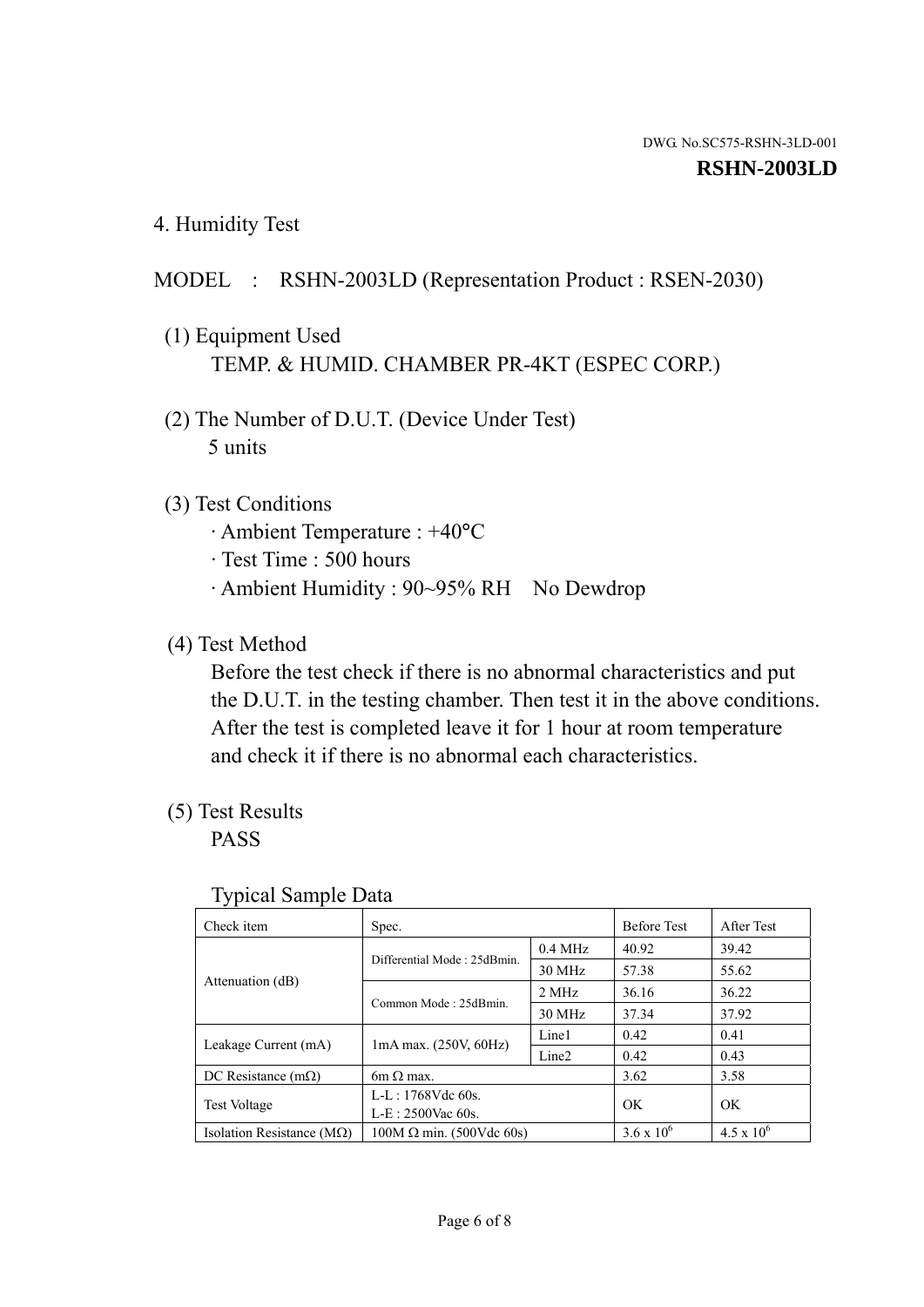5. High Temperature Resistance Test

# MODEL : RSHN-2003LD (Representation Product : RSEN-2060)

- (1) Equipment Used TEMPERATURE CHAMBER PHH-300 ( ESPEC CORP.)
- (2) The Number of D.U.T. (Device Under Test) 5 units
- (3) Test Conditions
	- · Ambient Temperature : +55°C
	- · Test Time : 500 hours
	- · Operating : DC 60A
- (4) Test Method

 Before the test check if there is no abnormal characteristics and put the D.U.T. in the testing chamber. Then test it in the above conditions. After the test is completed leave it for 1 hour at room temperature and check it if there is no abnormal each characteristics.

(5) Test Results

PASS

| J 1                                |                                 |                   |                     |                     |
|------------------------------------|---------------------------------|-------------------|---------------------|---------------------|
| Check item                         | Spec.                           |                   | <b>Before Test</b>  | After Test          |
|                                    | Differential Mode: 25dBmin.     | $0.2$ MHz         | 57.86               | 58.52               |
|                                    |                                 | 30 MHz            | 52.04               | 51.94               |
| Attenuation (dB)                   | Common Mode: 25dBmin.           | 2 MHz             | 35.90               | 36.04               |
|                                    |                                 | 30 MHz            | 26.60               | 27.62               |
| Leakage Current (mA)               | $1mA$ max. $(250V, 60Hz)$       | Line1             | 0.45                | 0.46                |
|                                    |                                 | Line <sub>2</sub> | 0.46                | 0.46                |
| DC Resistance $(m\Omega)$          | $3m \Omega$ max.                |                   | 2.22                | 2.24                |
| <b>Test Voltage</b>                | $L-L: 1768Vdc$ 60s.             |                   | OK                  | OK                  |
|                                    | $L-E: 2500$ Vac 60s.            |                   |                     |                     |
| Isolation Resistance ( $M\Omega$ ) | $100M \Omega$ min. (500Vdc 60s) |                   | $4.1 \times 10^{6}$ | $4.6 \times 10^{6}$ |

#### Typical Sample Data